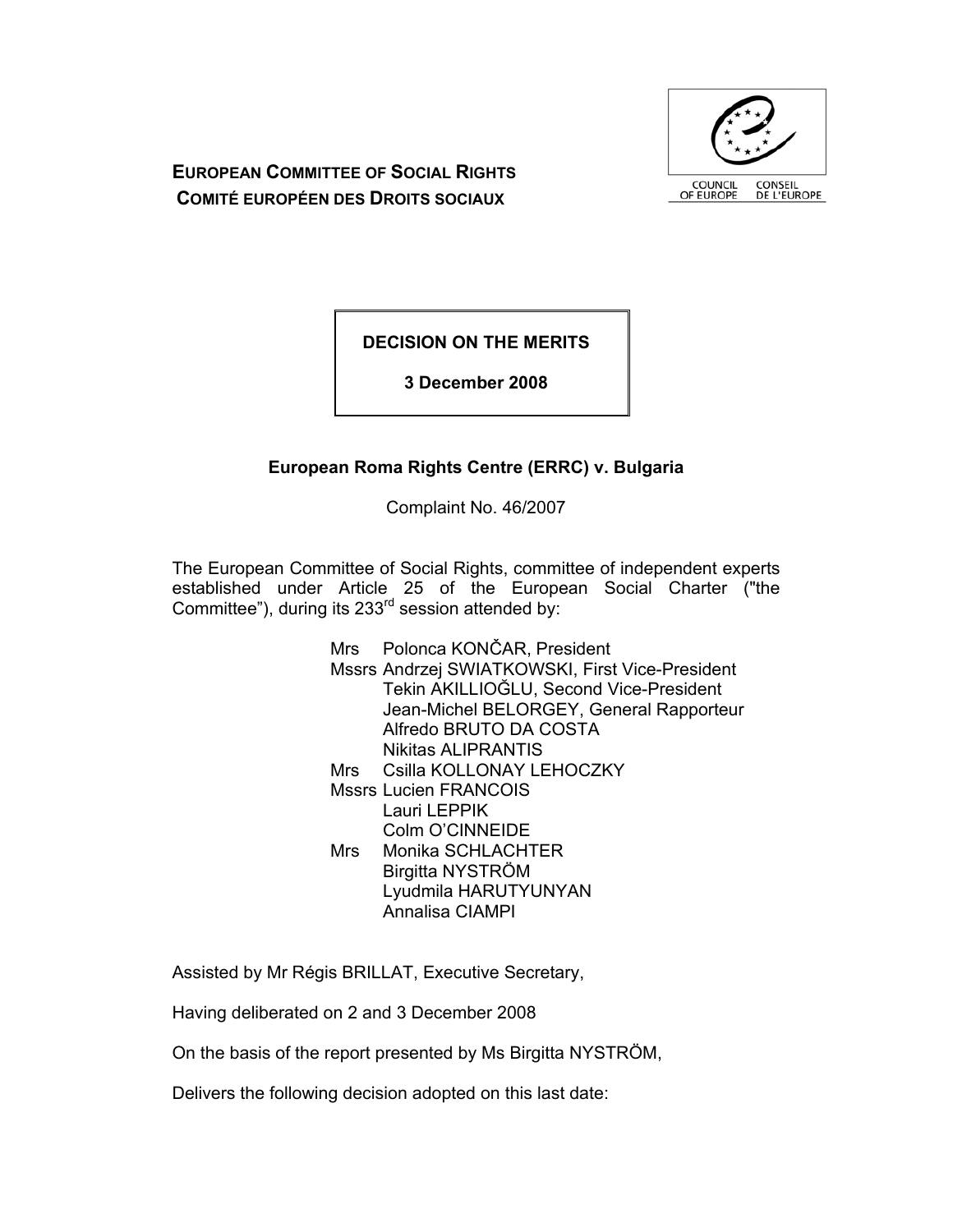## **PROCEDURE**

1. The complaint lodged by the European Roma Rights Centre (hereafter referred to as "ERRC") was registered on 23 October 2007. The European Committee of Social Rights ("the Committee") declared the complaint admissible on 5 February 2008.

2. Pursuant to Article 7§§1 and 2 of the Protocol providing for a system of collective complaints ("the Protocol") and the Committee's decision on the admissibility of the complaint, the Executive Secretary communicated the text of the admissibility decision on 11 February 2008 to the Bulgarian Government ("the Government"), the complainant organisation, the states party to the Protocol, the states that have ratified the Revised Charter and made a declaration under Article D§2 and to the international organisations of employers and trade unions referred to in paragraph 2 of Article 27 of the 1961 Charter, i.e. the European Trade Union Confederation (ETUC), Business Europe (formerly UNICE) and the International Organisation of Employers (IOE).

3. In accordance with Article 31§1 of the Committee's Rules, the Committee fixed a deadline of 30 April 2008 for the presentation of the Government's written submissions on the merits. Its submission was registered on 2 May 2008.

4. Pursuant to Rule 31§2, the President set 15 July 2008 as the deadline for the complainant to present its response to the Government's submissions. The response was registered on 15 July 2008 and forwarded to the Government on 24 July 2008.

## **THE PARTIES' SUBMISSIONS**

### *A – The complainant organisation*

5. The ERRC alleges that Bulgarian health insurance legislation discriminates some groups in society, such as the Roma community. It also maintains that government policies do not adequately address the specific health risks of the Romani communities, and that the government has not taken any measures to put an end to the discriminatory practices on the part of health care practitioners against Roma. The ERRC considers that this situation constitutes a violation of Articles 11 and 13 of the Revised Charter, taken alone or in conjunction with Article E.

### *B- The respondent Government*

6. The Government considers that the relevant legislation guarantees equal access to health insurance for all citizens, and that it has taken sufficient positive measures for the improvement of the health status of the Roma. It therefore asks the Committee to find the complaint unfounded in all aspects.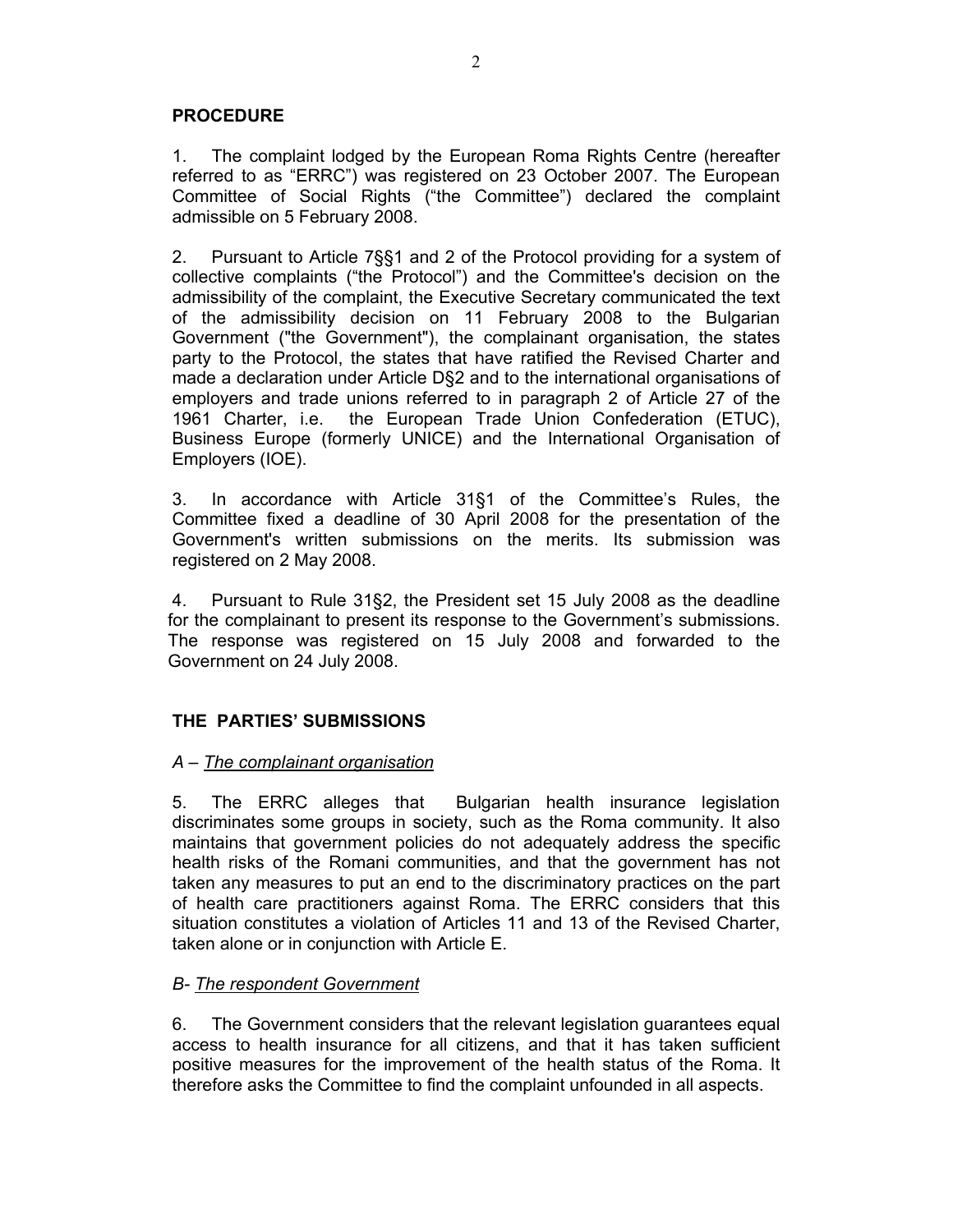#### **RELEVANT DOMESTIC LAW**

7. On the basis of the submissions by the parties, the relevant domestic law on the public health insurance system may be summarised as follows:

The right to health care is primarily enshrined in two Acts:

- the Bulgarian Health Insurance Act of 1998,
- and the Health Act of 2004

8. Bulgaria has a compulsory health insurance system. The basic provisions in the Health Insurance Act are:

**Article 4.** (1) (Previous Article 4, amended, SG No. 107/2002) Compulsory health insurance shall guarantee to the insured persons free access to medical care by means of a package of health-care activities of a specific type, scope and amount, as well as a free choice of a provider of such care, who or which has concluded a contract with a Regional Health Insurance Fund.

(2) (New, SG No. 107/2002, effective 1.01.2004) The right of choice shall apply to the entire territory of Bulgaria and may not be restricted on geographic and/or administrative grounds.

**Article 5.** Compulsory health insurance shall be implemented in accordance with the principles of:

1. (supplemented, SG No. 107/2002) compulsory participation in the raising of contributions;

2. (amended, SG No. 107/2002) participation of the State, the insureds and the employers in the management of the National Health Insurance Fund;

3. solidarity of the insureds in benefiting from the resources raised;

4. responsibility of the insureds for their own health;

5. non-discrimination in use of medical care;

6. (new, SG No. 107/2002) non-discrimination of medical care providers upon conclusion of contracts with the Regional Health Insurance Funds;

7. (renumbered from Item 6, SG No. 107/2002) self-management of the National Health Insurance Fund;

8. (renumbered from Item 7, SG No. 107/2002) contractual relationships between the National Health Insurance Fund and medical care providers;

9. (new, SG No. 107/2002) a basic package of health-care activities, guaranteed by the budget of the National Health Insurance Fund.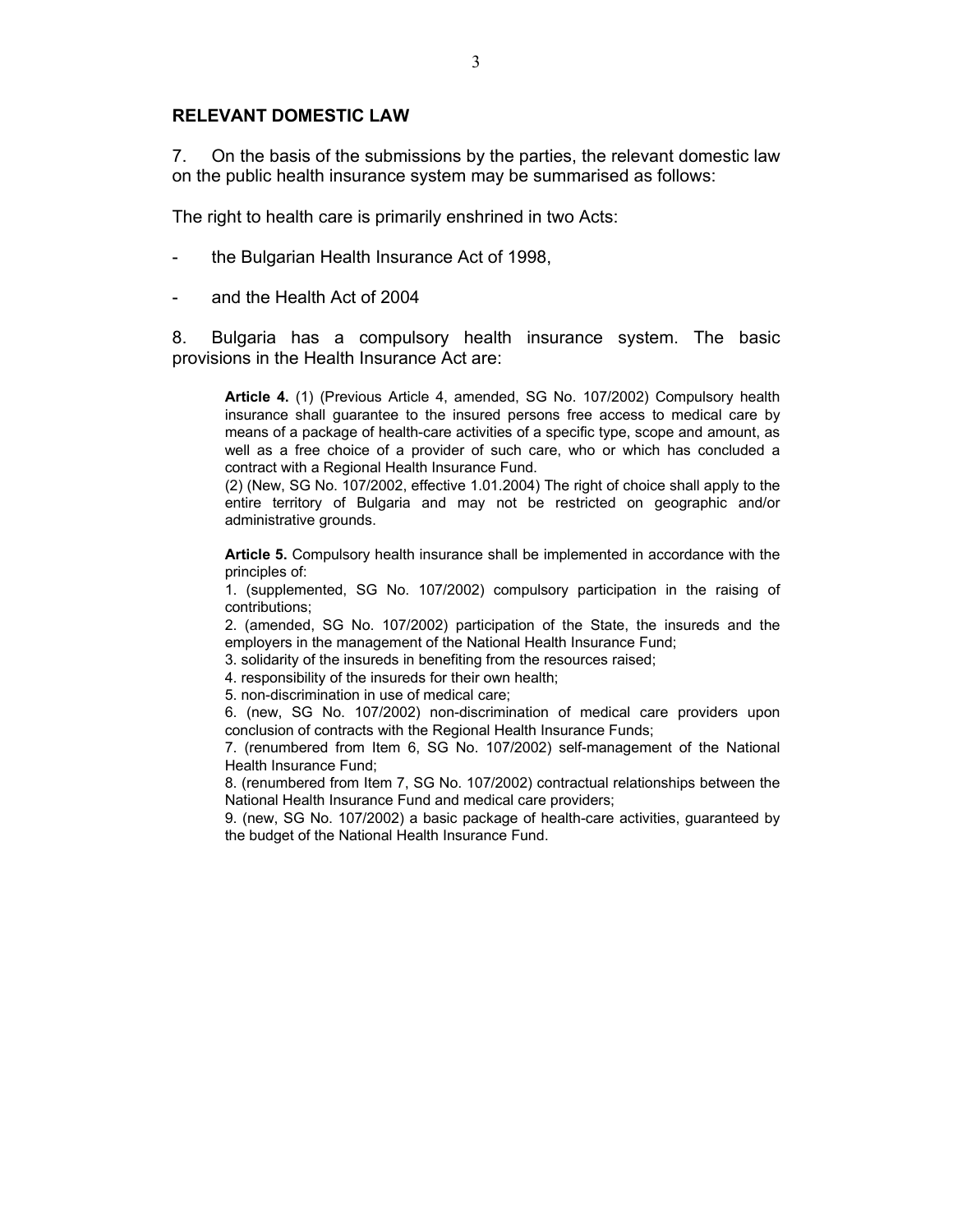9. Insured persons who pay their contributions have the following rights under the Health Insurance Act:

**Article 35.** Any person covered by compulsory (health) insurance shall be entitled:

1. (amended, SG No. 107/2002) to receive medical care within the scope of the basic package of health-care activities guaranteed by the budget of the National Health Insurance;

2. to choose a medical care provider who or which has concluded a contract with the regional health insurance fund;

3. to receive emergency care wherever he or she may be;

4. to obtain information from the Regional Health Insurance Fund about the contracts concluded by the said fund with the medical care providers;

5. to participate in the management of the National Health Insurance Fund through own representatives thereof;

6. to lodge complaints with the Director of the competent Regional Health Insurance Fund about any violation of the law or breach of contract.

7. (new, SG No. 95/2006, effective as from the day of entry into force of the Treaty concerning the Accession of the Republic of Bulgaria to the European Union) to obtain a document required for exercise of the health insurance entitlement thereof in accordance with the rules for coordination of social security schemes.

10. Eligibility for "non-contributory" health insurance in Bulgaria is conditional on access to social assistance or targetted benefits for heating. Article 40§3 of the Health Insurance Act indicates the persons whose health care contributions are paid by the state budget:

**Article 40 (3)** (Renumbered from Paragraph (2), SG No. 95/2006) The following shall be insured for the account of the Executive Budget, unless insured according to the procedure established by Paragraph (1):

1. (supplemented, SG No. 119/2002) any person who has not attained the age of 18 years, if attending school as a full-time pupil: until completion of secondary education; 2. any full-time student enrolled in a higher school until attainment of the age of 26 years, and any full-time doctoral candidate enrolled within the state quota;

3. (new, SG No. 18/2006) foreign students - below the age of 26 and the PhD fellows in universities and research institutes pursuant to Decree of the Council of Ministers No. 103 of 1993 concerning the organization of education among Bulgarians abroad and Decree of the Council of Ministers No 228/1997 for admitting citizens of the Republic of Macedonia to state universities in the Republic of Bulgaria;

4. (renumbered from Item 3, SG No. 18/2006, repealed, SG No. 46/2007);

5. (supplemented, SG No. 119/2002, amended, SG No. 111/2004, renumbered from Item 4, SG No. 18/2006) any citizens who are responsive to the eligibility requirements for receipt of monthly social assistance benefits and of target benefits for heating according to the procedure established by the Social Assistance Act, unless insured on another ground, as well as those placed in specialized institutions for social services;

6. (renumbered from Item 5, SG No. 18/2006) any person remanded in custody or any person deprived of his or her liberty;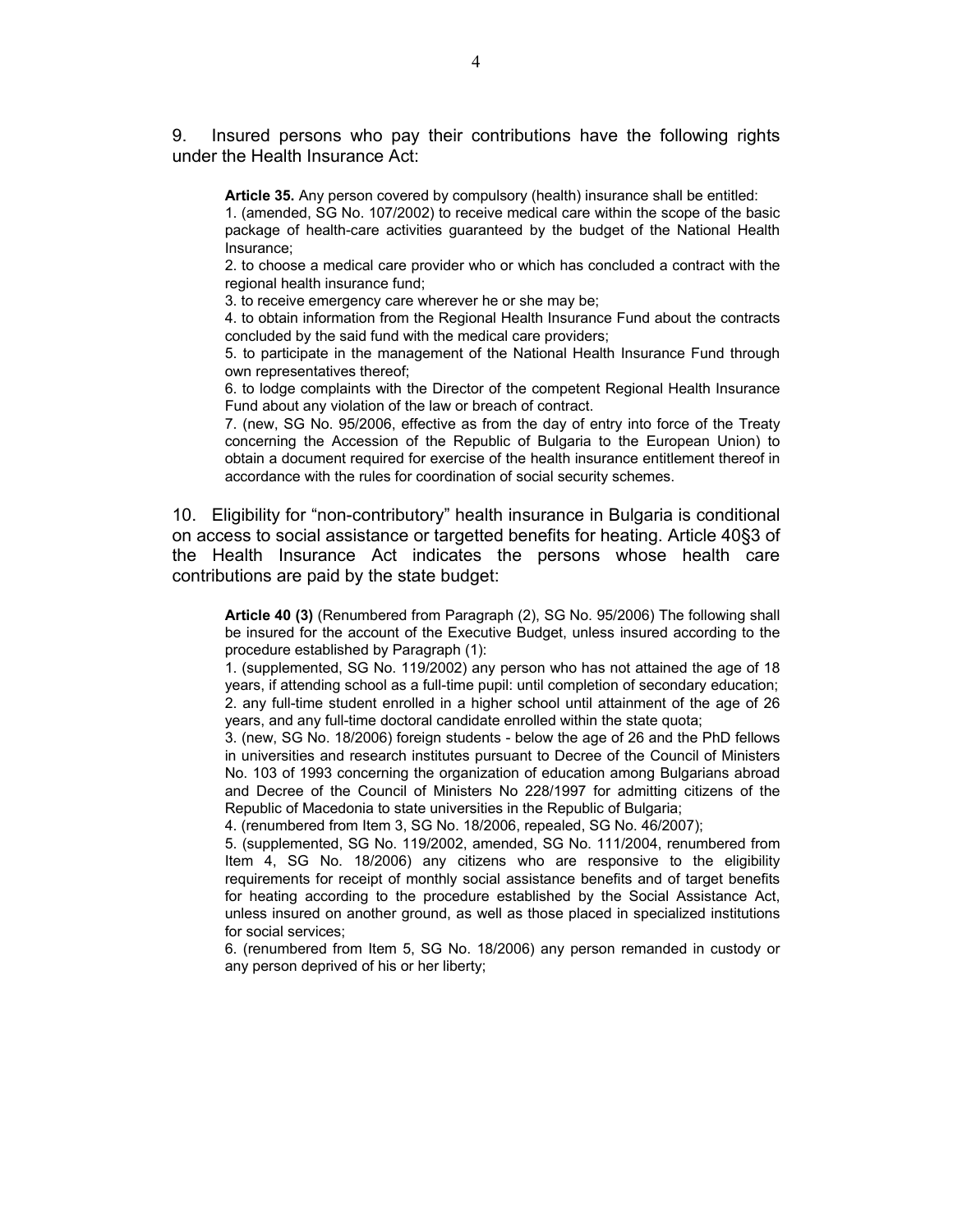7. (renumbered from Item 6, SG No. 18/2006) any person in respect of whom a procedure for recognition of refugee status or for affording a right of asylum has been initiated;

8. (renumbered from Item 7, SG No. 18/2006, repealed, SG No. 95/2006);

9. (renumbered from Item 8, SG No. 18/2006) any parents, adopters or spouses taking care of disabled persons who have lost more than 90 per cent of the working ability thereof and who require constant attendance;

10. (new, SG No. 111/2004, renumbered from Item 9, SG No. 18/2006) the spouses of career service persons participating in international operations and missions: for the period of the mission and, applicable to persons receiving compensations under Article 233 of the Republic of Bulgaria Defence and Armed Forces Act, for the period of receipt of any such compensation.

11. Health care contributions for unemployed persons are borne by the state, as foreseen in the Health Insurance Act:

**Article 40 (1) 8.** In respect of any recipient of unemployment benefit: the amount of the benefit as paid; any such (health insurance) contributions shall be for the account of the Unemployment Fund and shall be remitted on or before the 10th day of the month next succeeding the month wherefor the said contributions are due.

12. The Bulgarian Health Insurance Act requires payment of a user fee for each visit to a physician or each day spent in hospital. Some categories of persons, including those receiving social assistance, are exempted from payment of fees:

**Article 37.** (1) (Amended, SG No. 37/2008, effective 1.07.2008) Any person covered under Article 33 herein shall pay the physician, dentist or medical-treatment facility the following fees:

1. (supplemented, SG No. 37/2008, effective 1.07.2008) for each visit to a dentist's or physician's office: 1 per cent of the national minimum monthly wage; any persons who have attained the age of 60 years, applicable to women, and 63 years, applicable to men, shall pay the amount of BGN 1;

2. (amended, SG No. 107/2002) for each day of hospital treatment: 2 per cent of the national minimum (monthly) wage, but not more than ten days annually.

(2) (New, SG No. 107/2002) The fees referred to in Paragraph (1) shall be for the medical care as delivered.

(3) (Renumbered from Paragraph 2, supplemented, SG No. 107/2002, amended, SG No. 120/2002, supplemented, SG No. 17/2006, amended, SG No. 46/2007, SG No. 37/2008, effective 1.07.2008). Exemption from payment of the fees under Paragraph (1) shall be granted to any person suffering from a disease as designated in a list appended to the National Framework Agreement, as well as to any family member who has not attained the age of 14, or who has attained the age of 14 but has not attained the age of 18, or who is a dependant; to any person who has sustained an injury in the course of or in connection with national defence, to any war veteran and war-disabled; to any person remanded in custody or any person arrested under Article 63 of the Ministry of Interior Act or persons deprived of his or her liberty; to any indigent receiving income support under the Regulations for Application of the Social Assistance Act, to any person who has been placed in homes under Item 1 of Article 36 (3) of the same Regulations; and to any medical specialist.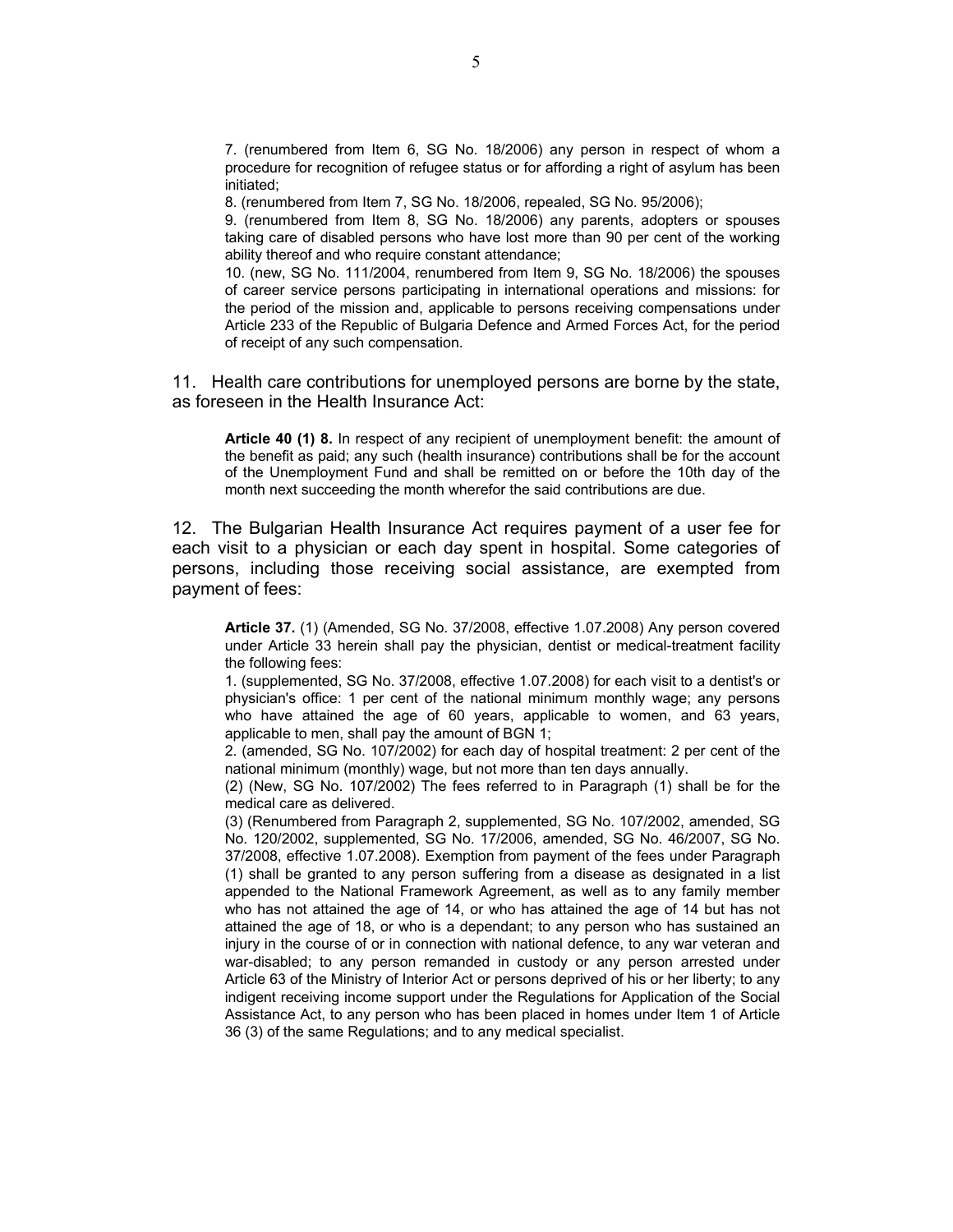(4) (Renumbered from Paragraph (3), SG No. 107/2002, amended, SG No. 37/2008, effective 1.07.2008). Any physician, dentist or medical-treatment facility shall issue any person covered under Paragraph (1) a receipt for any fees paid.

(5) (New, SG No. 37/2008, effective 1.07.2008) The difference between the amount referred to in sentence one of Item 1 of Paragraph (1) and the amount referred to in sentence two of Item 1 of Paragraph (1) shall be paid to the physician or to the dentist from the executive budget according to a procedure established in an ordinance of the Minister of Finance and the Minister of Health.

13. Under the Social Assistance Act of 1998 (as amended in 2008) it is prescribed that social assistance benefits can be received for 12 months:

**Article 12c.** (New, SG No. 18/2006, effective 1.07.2006) (1) (Amended, SG No. 58/2008) Unemployed working-age individuals, except for the persons under Article 12b, Paragraph (2), shall be entitled to receiving monthly social benefits a continuous term of 12 months.

(2) Rights to monthly social benefits shall be re-established upon expiry of 12 month of its termination under terms and procedure, prescribed by the Regulation on the Implementation of this Act.

(3) The provision of Paragraph (1) shall not apply in the cases under Article 12b, Paragraph (4).

14. Certain categories of persons are not affected by the 12 month limitation period foreseen in the Social Assistance Act, and receive social assistance and health care for an unlimited duration:

**Article 12b. Paragraph (4)** 1. persons taking care of children aged under 3 years: (a) mothers (female or male adopters);

(b) single parents;

(c) guardians;

2. pregnant women after the first trimester;

3. persons with permanent disabilities or with certified temporary incapacity to work; 4. persons taking care of a sick member of the family or antecessors or descendants up to the second degree of consanguinity;

5. persons taking care of a family member or antecessors or descendants up to second degree of consanguinity who are disabled and need constant attendance;

6. persons suffering from mental diseases diagnosed by the competent authorities.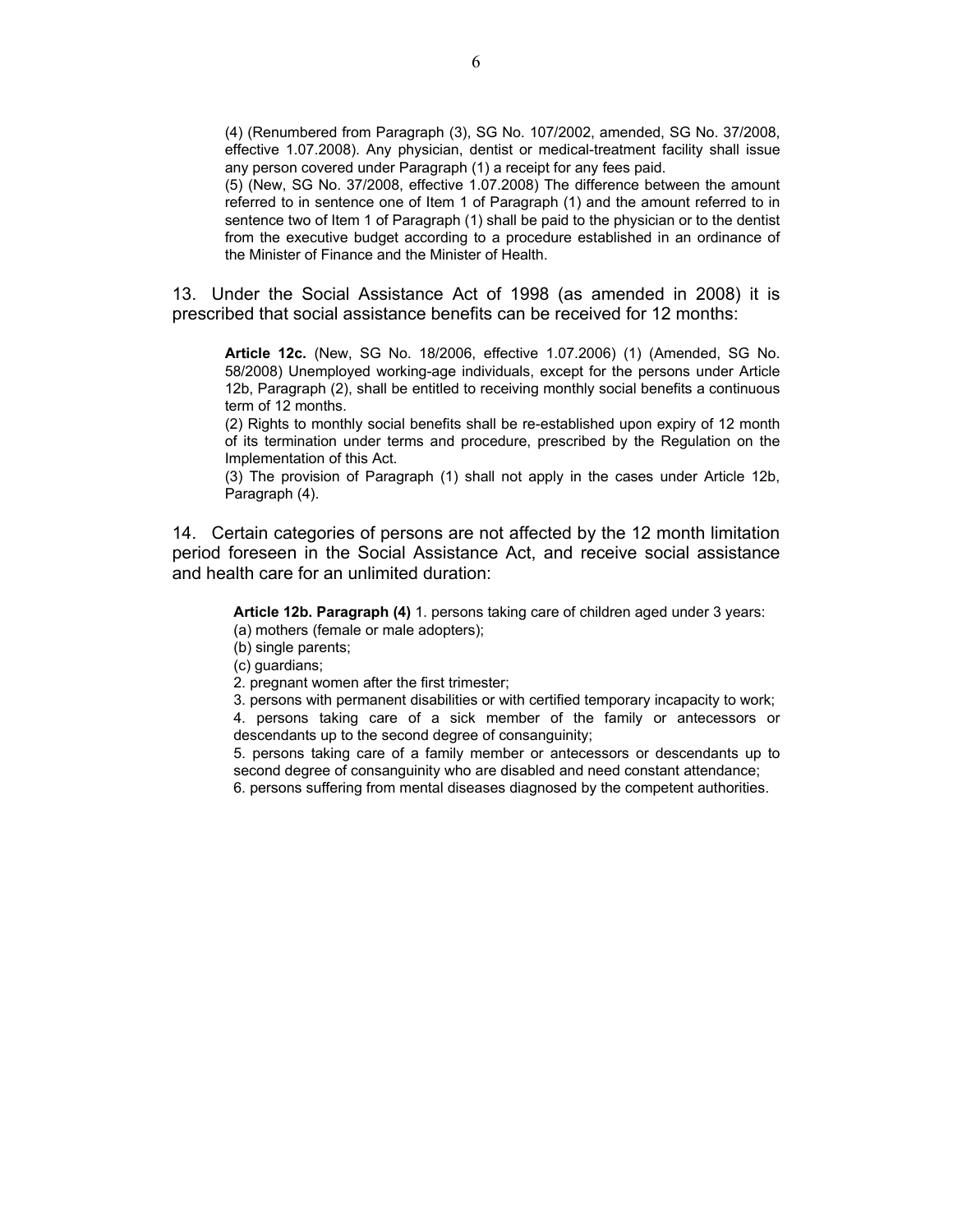15. Article 82 of the Health Act regulates the types of medical services provided to Bulgarian citizens outside the scope of mandatory health insurance, namely:

1. medical care in case of emergency;

2. obstetrical care for all women who are not insured regardless of the type of delivery, in accordance with the provisions of a regulation issued by the Minister of Health;

3. stationary psychiatric care;

4. provision of blood and blood products;

5. transplantation of organs, tissues and cells;

6. mandatory treatment and/or mandatory isolation;

7. examinations for degree of damage and permanent incapacity;

8. payment of treatment of diseases in accordance with a procedure determined by the Minister of Health (Regulation No 34 of 25 November 2005 on the method of payment from the republican budget of the treatment of Bulgarian citizens of diseases not covered by mandatory health insurance);

9. medical transportation in accordance with a procedure determined by the Minister of Health.

16. Regulation No 25 of 4 November 1999 on emergency care provision, provides that all medical institutions must provide the necessary scope of emergency medical care to all persons in need thereof, regardless of their citizenship, place of abode and health insurance status. The following are entitled to emergency medical care:

- 1. all individuals who are sick or injured and their condition is life-threatening;
- 2. all individuals who are sick or injured who have sought assistance on their own from emergency rooms or sectors of the emergency medical care centres (EMCC);
- 3. individuals for whom there are data certifying their psychological disorder who are dangerous to themselves or to the others;
- 4. women who have started delivery or abortion;
- 5. children up to one year of age for whom medical help has been sought;
- 6. all individuals who are sick or injured for whom the nature and gravity of the disease cannot be determined.

17. Decree № 17 of 31 January 2007 establishes the conditions and procedures for the payment of hospital treatment for Bulgarian citizens who do not have any income and/or personal property (limited to costs for the period 2007-2008). The eligible persons have to make a declaration upon entering the hospital, and the Director of Social Welfare should pay the hospital costs within 7 days from the receipt of the declaration if the elgibility conditions are met: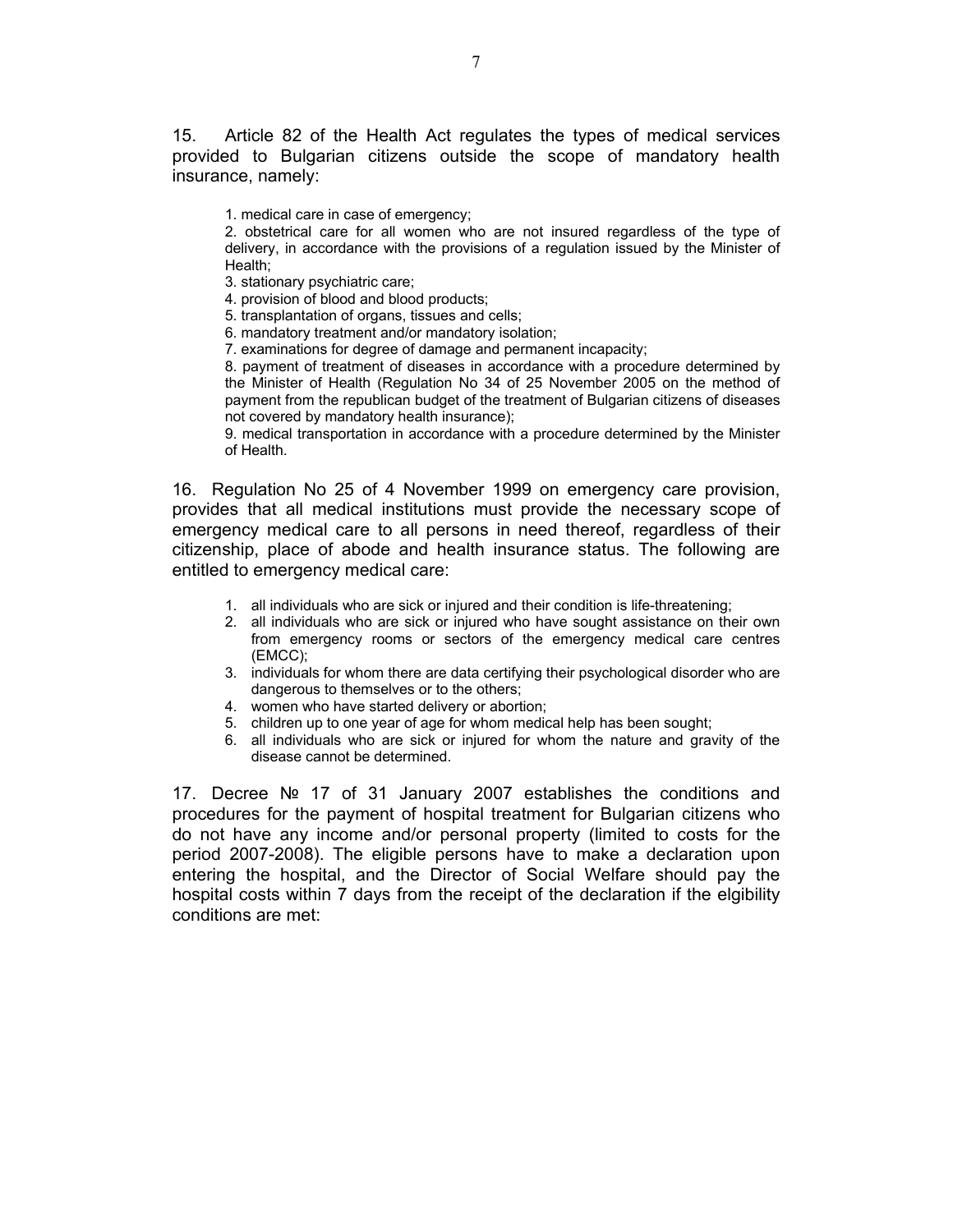**Art. 1. (3)** The funds under para. 1 of this Decree are available for Bulgarian citizens who:

1. are not insured under the terms and conditions of the Health Insurance Act;

2. have no income;

3. have no claims, deposits, shares and securities whose total value exceeding BGN 500;

4. have no movable and immovable property which may be a source of income, with the exception of property used for routine use of the person;

5. have no contract to provide property against liability for maintenance and / or viewing;

6. have no transferable or residential property and / or parts of them ideal for a fee during the last 5 years;

7. have not transfered by agreement ownership of residential property and / or parts of them in the last 5 years;

8. have not traveled abroad at their own expense in the last 12 months except to treat illness.

18. To summarise, the right to health care in Bulgaria is based on a system of compulsory health insurance through the collection of health care contributions. Persons who perform their obligations related to payment of health contributions have access to medical care and a whole range of medical services. There is however a patient participation fee for each visit to a physician or each day of hospital treatment. Coverage under the contributory health care scheme is possible on a "non-contributory" basis for certain categories of socially vulnerable persons, namely persons entitled to social assistance, targetted assistance for heating or unemployment benefits, who are exempted from paying health care contributions, and can also obtain an exemption or reduction of the patient participation fee. Finally, there is a health scheme funded by taxes which provides benefits in-kind, other than those provided by the contributions funded scheme, to all residents irrespective of their health insurance status. This ensures medical aid in emergency cases and another range of minimum medical services.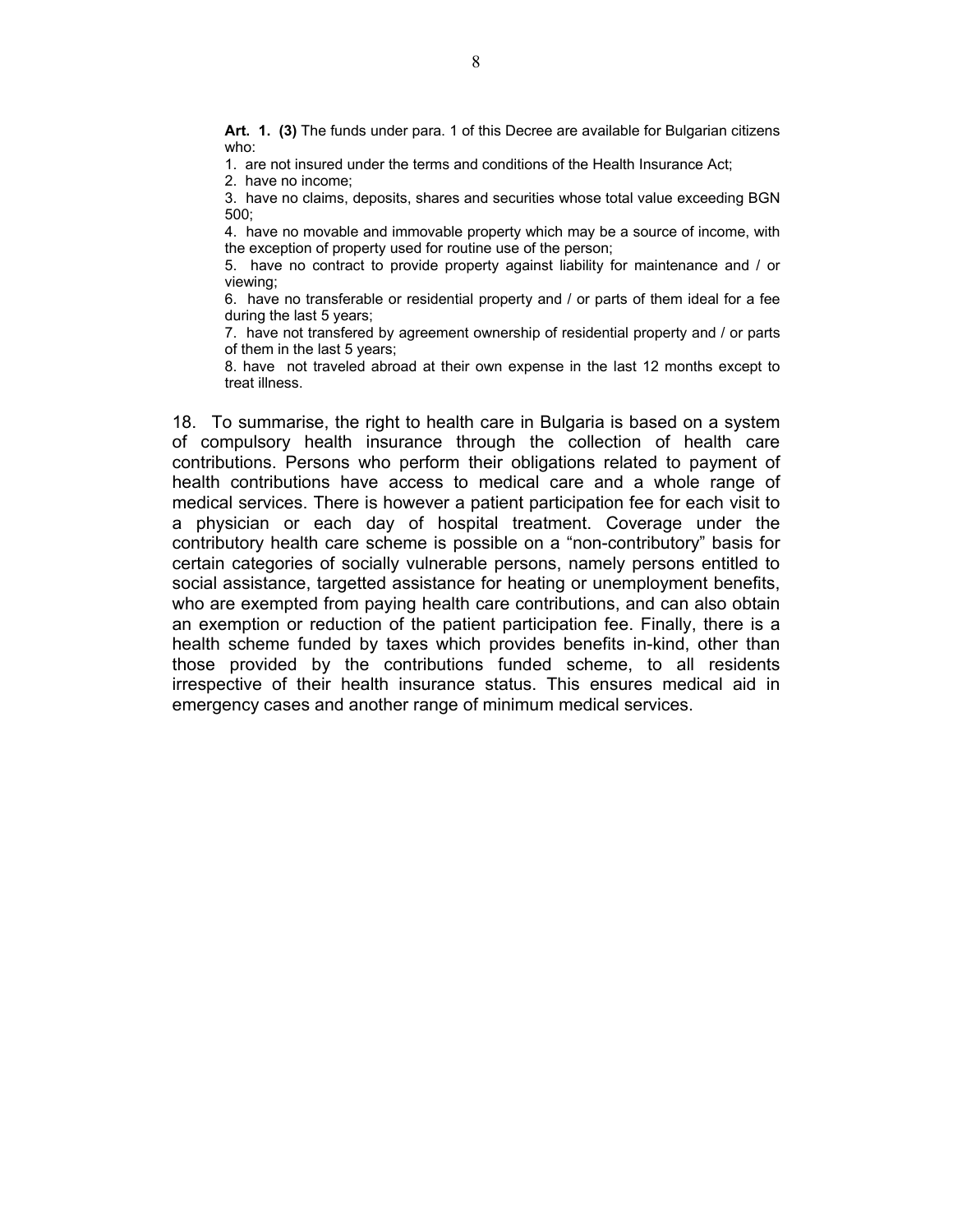#### **AS TO THE LAW**

19. Articles 11, 13§§ 1, 2 and 3, and E of the Revised Charter read as follows:

#### **Article 11 – The right to protection of health**

Part I: "Everyone has the right to benefit from any measures enabling him to enjoy the highest possible standard of health attainable."

Part II: "With a view to ensuring the effective exercise of the right to protection of health, the Parties undertake, either directly or in cooperation with public or private organisations, to take appropriate measures designed inter alia:

1. to remove as far as possible the causes of ill-health;

2. to provide advisory and educational facilities for the promotion of health and the encouragement of individual responsibility in matters of health;

3. to prevent as far as possible epidemic, endemic and other diseases, as well as accidents."

#### **Article 13 – The right to social and medical assistance**

Part I: "Anyone without adequate resources has the right to social and medical assistance."

Part II: "With a view to ensuring the effective exercise of the right to social and medical assistance, the Parties undertake:

1. to ensure that any person who is without adequate resources and who is unable to secure such resources either by his own efforts or from other sources, in particular by benefits under a social security scheme, be granted adequate assistance, and, in case of sickness, the care necessitated by his condition;

 2 to ensure that persons receiving such assistance shall not, for that reason, suffer from a diminution of their political or social rights;

 3 to provide that everyone may receive by appropriate public or private services such advice and personal help as may be required to prevent, to remove, or to alleviate personal or family want; (…) "

#### **Article E – Non-discrimination**

"The enjoyment of the rights set forth in this Charter shall be secured without discrimination on any ground such as race, colour, sex, language, religion, political or other opinion, national extraction or social origin, health, association with a national minority, birth or other status."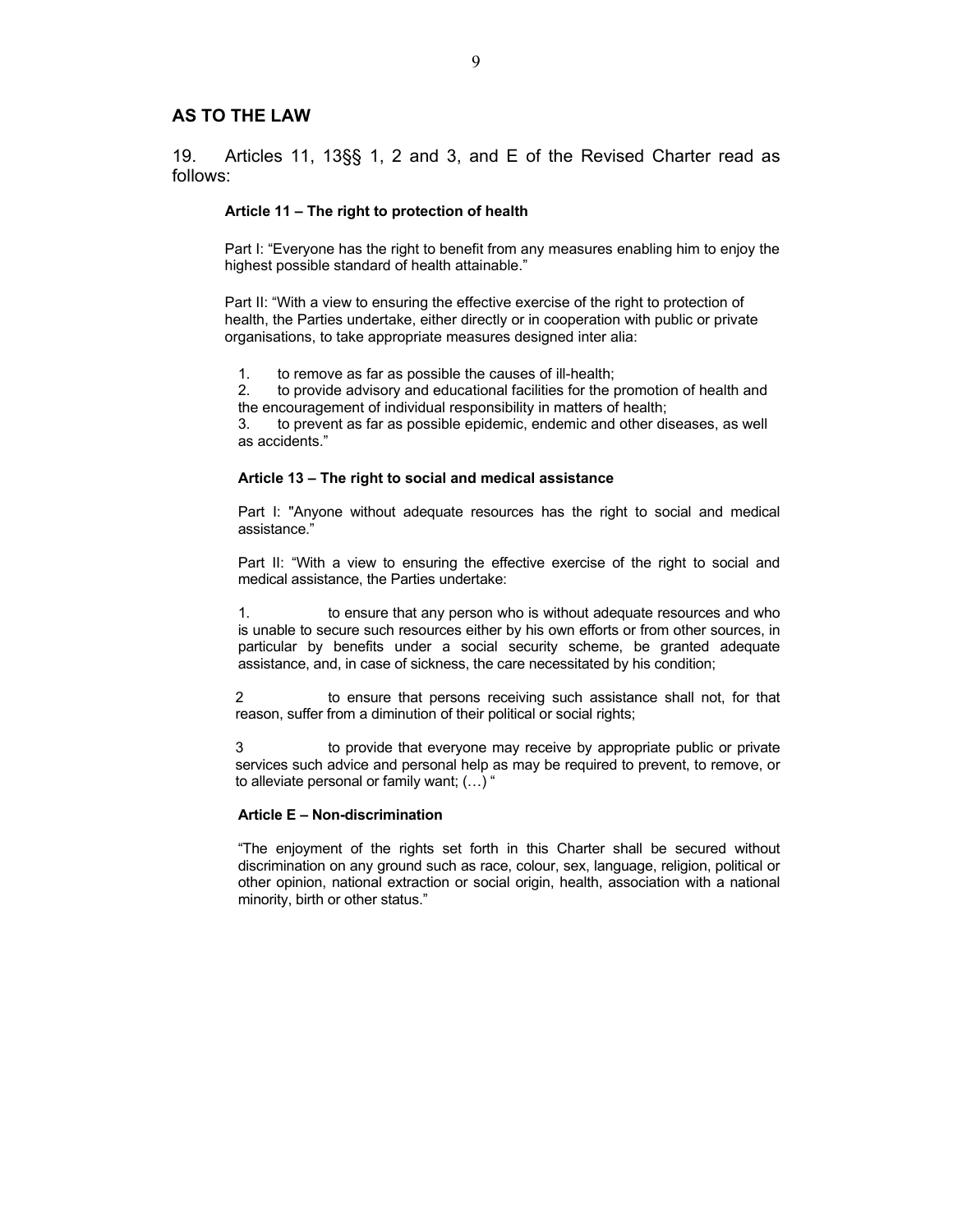## **I. ARGUMENTS OF THE PARTIES**

## **A. The alleged legal restrictions on access to health insurance and medical assistance for socially vulnerable individuals**

20. The ERRC maintains that the failure of the Government to ensure universal access to health insurance coverage deprives a large number of Roma from access to health care. Although existing legislation provides for state-subsidised health insurance for socially vulnerable individuals, this is made conditional on being eligible for the right to social assistance or being registered as unemployed. Given that many Roma do not receive social assistance or are not registered as unemployed, they cannot benefit from this type of public health insurance coverage. According to surveys, around 46% of Roma are not covered by health insurance (in some towns the percentage of uninsured Roma ranges between 40-90%).

21. According to the ERRC, access of socially vulnerable individuals to health insurance has been further restricted by the amendments made to the Social Assistance Act in 2006, since assistance is interrupted –for one yearafter having received benefits for 18 months. Therefore, if a person remains unemployed during the year that social assistance is interrupted, that person will also lose health insurance coverage.

22. In sum, the ERRC states that many Roma cannot exercise the right to state-subsidised health insurance because they are long-term unemployed who are frequently not registered or have dropped out of the registers of unemployed persons. Others who are entitled to social assistance, and therefore also to health insurance, have failed to submit applications requesting health insurance and have therefore also been excluded from health insurance. And many other Roma have lost their right to social assistance or receive it irregularly, thus also being excluded from the right to health insurance coverage.

23. The Government in its reply provides an overview of the legal framework on the right to protection of health, describing in particular the contributory health insurance scheme. Reference is made to Article 40§3 of the Health Insurance Act, which entitles citizens who are eligible for social assistance or tragetted assistance for heating -under the Social Assistance Act- to health insurance coverage at the account of the State budget.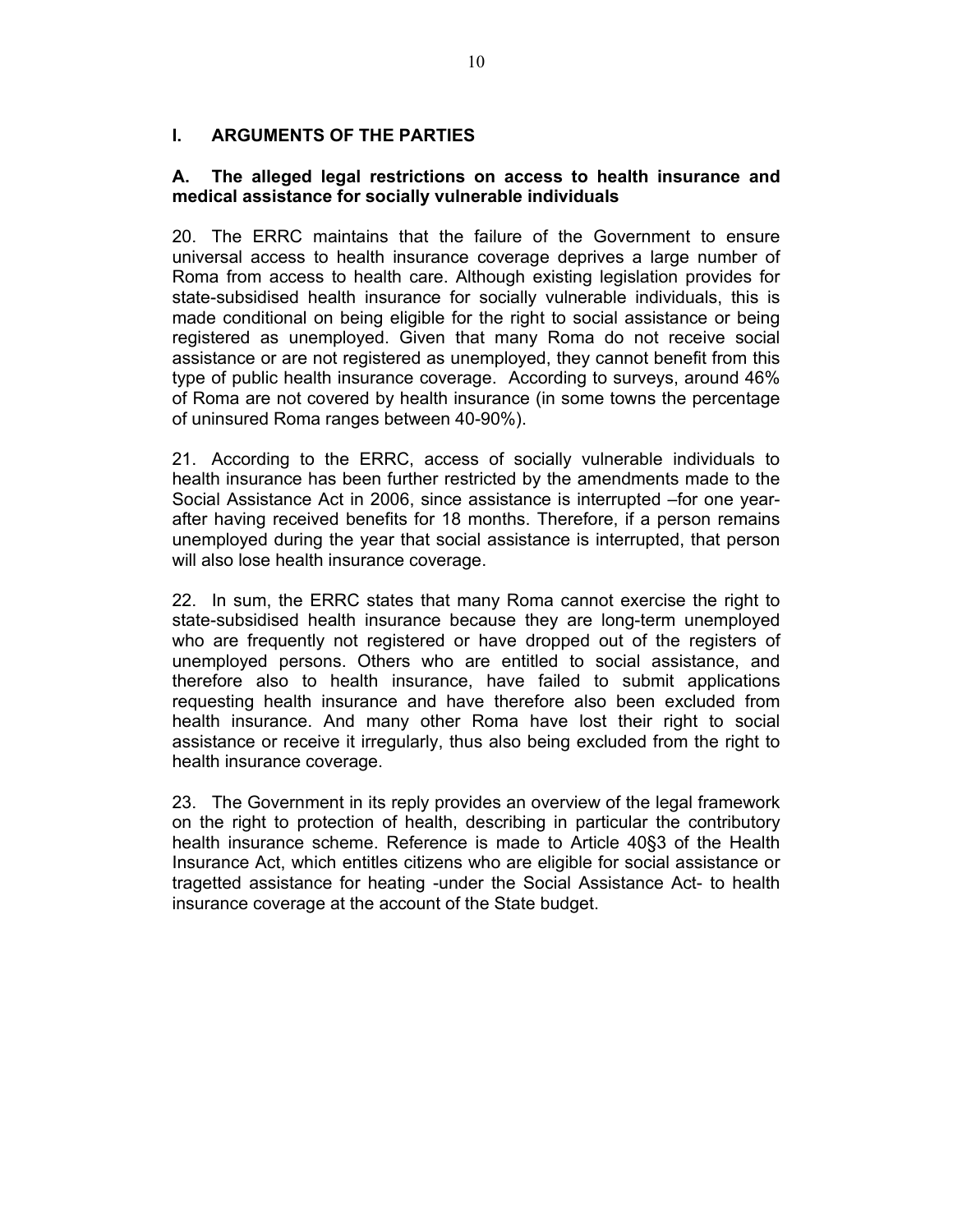24. In adddition to the contributory health care scheme, there is another health care scheme funded by taxes which provides benefits in-kind (other than those provided by the contributions funded scheme) to all residents, for example, medical aid in emergency cases or obstetric aid for all women without health insurance (Article 82 of the Health Act). The right to emergency medical care is further developed in Regulation No. 25 of 4 November 1999 (see § 16), which provides that all medical institutions must provide the necessary emergency medical care to all individuals in need thereof, regardless of their citizenship, place of residence or health insurance status.

25. The Government moreover maintains that the State covers the cost of hospital treatment for persons with no income and who are not insured under the contributory health insurance scheme, pursuant to Decree No. 17 of the Council of Ministers of 31 Januray 2007 which determines the terms and conditions for the spending of targeted funds for diagnostic and treatment at hospitals for Bulgarian citizens without any income for the period 2007-2008.

26. With regard to the ERRC's allegation on the interruption of social assistance after 18 months<sup>1</sup>, and the ensuing loss of health insurance, the Government underlines that the interruption of aid does not apply to persons in the most disadvantaged positions (Article 12b, paragraph 4 of the Social Assistance Act), and that such persons will therefore continue to be covered under the health insurance system.

## **B. The alleged systemic barriers for the effective exercise of the right to health protection**

27. The ERRC states that poverty and high levels of social exclusion result in a difficult access of Roma to health care services as well as in a steady deterioration of their health status. Usually, poor people cannot take proper care of their health and except in case of emergency cannot afford the services of a doctor, let alone hospital treatment. According to official estimates, 65-70% of the Roma population lives under the poverty line.

28. The ERRC also states that the poor living conditions of the prevailing part of Roma in Bulgaria, including substandard housing, unhygienic environment, and segregated communities excluded from public services are key factors negatively affecting the health status of Roma. As a result of poor sanitary conditions in Roma neighbourhoods, these often experience outbreaks of viral infections such as hepatitis, poliomyelitis and diphtheria.

 $\overline{a}$  $1$  The relevant legislation was amended in 2008 and social assistance is now interrupted after 12 months (see § 13).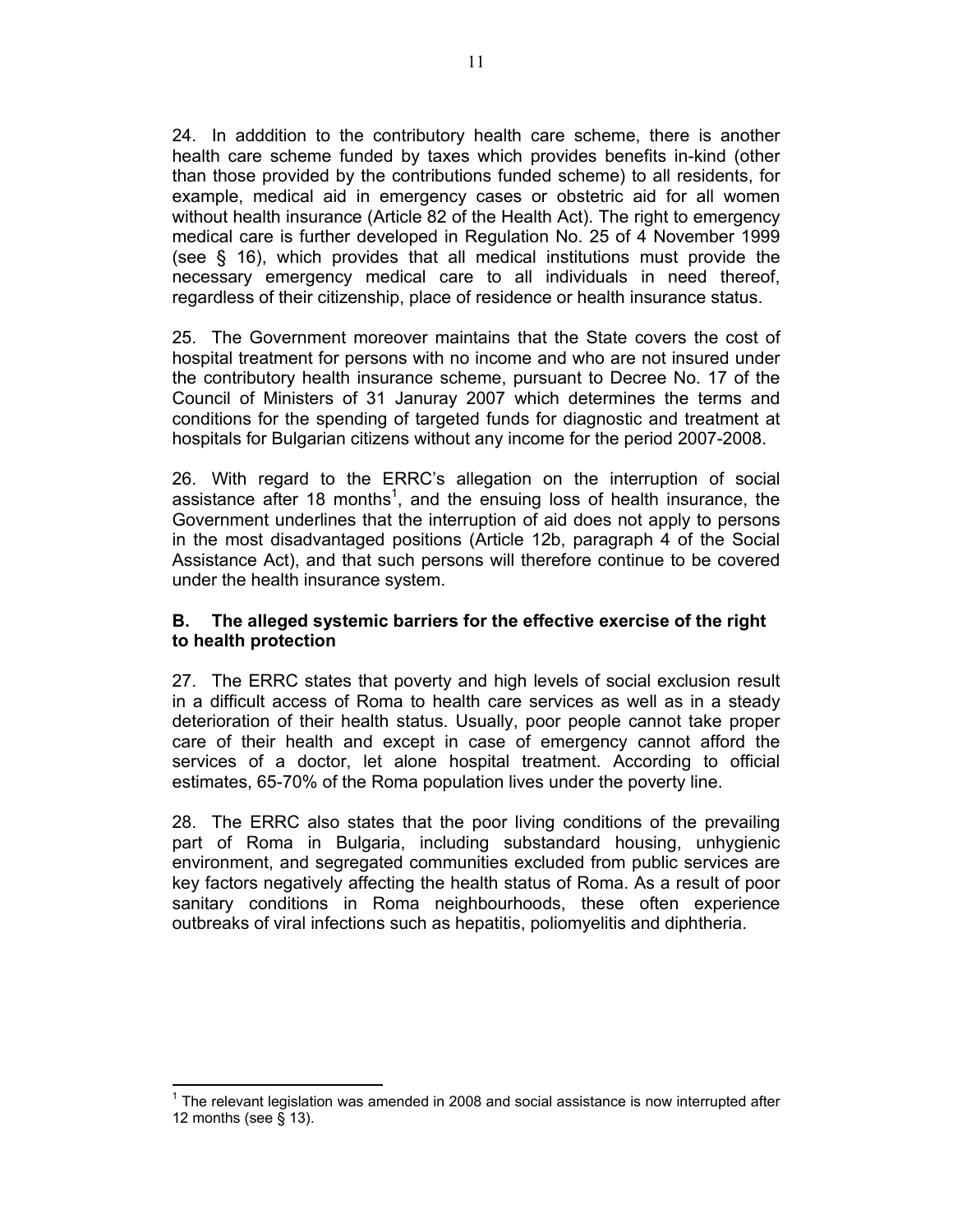29. According to the ERRC, another problem which deters many Roma from using health care services is the difficult physical access to health care facilities. The restructuring of health care facilities in Bulgaria has resulted in disproportionate obstacles for the physical access of Roma to health care services. In a number of places throughout the country, policlinics in the Roma neighborhoods have been closed, and the nearest health facilities are only accessible by public transportation, which is unaffordable for many of the people in the Roma neighbourhoods.

30. The Government indicates in its reply that it is implementing a number of European Union funded projects which aim at improving the access to health services by vulnerable groups of the Bulgarian population. Five mobile teams have been introduced in five pilot regions, and more are expected to start working by the end of the year. Prophylactic examinations for persons who are not covered by the contributory health insurance scheme are available, including through the mobile teams. For the period February-October 2007, a total of 21,841 members of vulnerable minority groups were examined in the five pilot regions, with a special focus on Roma citizens.

31. The Government's Health Strategy for Disadvantaged People from Ethnic Minorities, and its corresponding Action Plan 2005-2007, aims at overcoming the bad health condition of this category of persons and to ensure their equal access to health services. A major element in implementing the Strategy consists in carrying out examinations and screenings in areas predominantly populated by Roma. In 2007, the number of general prophylactic examinations for persons that were not insured under the public health system was 6,048. On-site examinations for uninsured persons living in neighborhoods largely populated by Roma amounted to 14,501. In addition, over 1,000 women had gynaecological examinations.

32. The Government indicates that other programmes are being developed to limit the spreading of HIV/AIDS and to improve the control of tuberculosis. In both cases, the main tool for reaching the people from the Roma community is working in the field.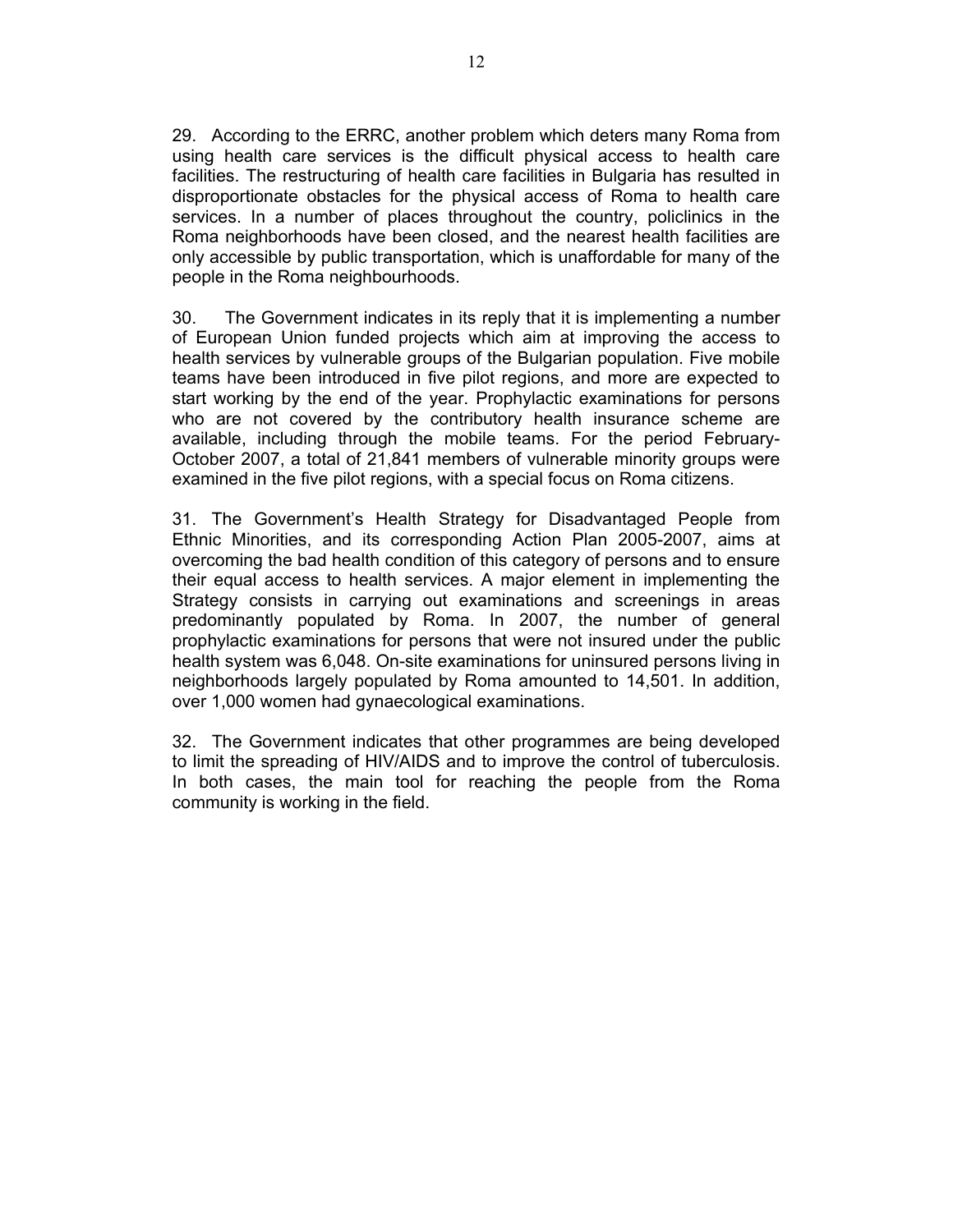## **C. The alleged discrimination against Roma in the provision of medical services**

33. The ERRC states that racial discrimination against Roma in the provision of health care occurs at many levels within the health care system and ranges from overt denial of medical services to more complex forms of discrimination resulting in the provision of inferior medical services to Romani patients. One of the alleged overt forms of discrimination is the failure of emergency services to respond in an efficient manner to calls for assistance received from Roma. There are numerous reports which reveal a practice of not sending ambulances to Romani neighbourhoods –or sending them with a big delay- in several parts of Bulgaria. In a number of instances such practice has caused death or serious health injury to Romani patients. The ERRC supports its allegations with a number of individual cases.

34. The ERRC claims that exclusion from the health care system has a disproportionate impact on Romani women, who are unable to avail themselves of pre- and post-natal medical services. This is illustrated by several cases of inadequate medical treatment to Romani women at the time of pregnancy and childbirth. Moreover, the ERRC complains of the segregation of Romani women in hospital facilities. It claims that such facilities are inferior in material and sanitary conditions and attended to less by medical professionals. The practice of segregating Romani women in maternity wards has allegedly existed for the past twenty years.

35. According to the ERRC there are also reports of Roma being verbally abused by doctors on the basis of their ethnicity. It therefore has reasons to believe that Roma have been victims of inferior treatment precisely because of their ethnicity.

36. The Government considers that the statements of the ERRC on the denial of emergency health care are not confirmed. These are accidental cases, resulting from a non-professional attitude by individual medical officials in certain medical units and facilities.

37. The Government indicates that measures for the protection against discrimination exist at national level. It underlines that only two appeals have been filed by Roma with the Commission for the Protection of Discrimination in the area of health care. In both of these cases, as well as in a third case in which the Commission took action on its own initiative, there were findings of discrimination for lack of timely emergency medical care or harassment of Roma patients.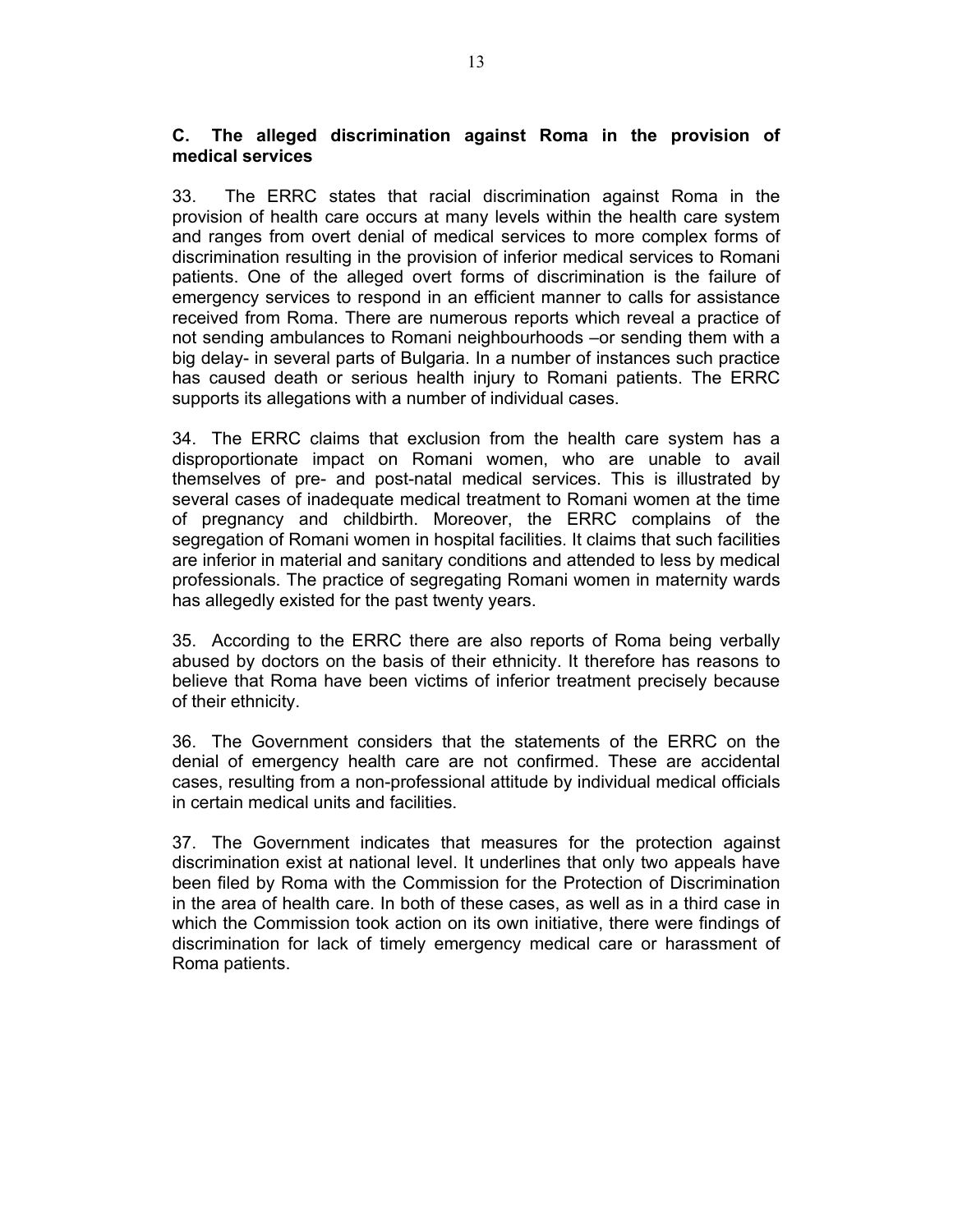## **II. ASSESSMENT OF THE COMMITTEE**

## (i) Preliminary remarks

38. The ERRC argues that Bulgaria fails to meet its obligations under Articles 11 and 13, in conjunction with Article E, of the Revised Charter, because legislation does not guarantee health insurance for the most vulnerable individuals, and for tolerating practices which undermine the health protection of Romani communities. The ERRC does not raise separate allegations under each provision, it states that the situation in Bulgaria is in breach of both of these Articles.

39. The rights protected under Article 11 (the right to protection of health) and Article 13 (the right to social and medical assistance) are closely related. The Committee considers that the more relevant provisions for the purposes of this complaint are Article 11, in its entirety, as well as Article 13§1. The main questions which the complaint raises relate to the operation of the health insurance and medical assistance systems and whom the latter benefit, as well as how the Roma community access health care in practice.

## (ii) As to the availability of health insurance and medical assistance

40. In respect of ERRC's complaint that health care legislation excludes Roma from access to health care, the Committee considers that none of the relevant statutory provisions examined can be deemed to be discriminatory on the grounds of ethnicity. The main piece of legislation in this field, the Law on Health Insurance of 1998, does not make any difference between Bulgarian citizens with regard to their rights or obligations related to health care. The conditions it imposes to benefit from medical treatment, as well as those for being exempt from paying health insurance contributions, are neutral and cannot be impugned on the ground of being discriminatory towards Roma.

41. The Committee considers that a health insurance system based on the collection of health care contributions, as is the case in Bulgaria, meets the requirements of the Revised Charter, given that there also exists a subsidiary "non-contributory" system, open to persons who do not benefit from the contributory system and which ensures them sufficient coverage, not only in situations of emergency or a threat to life.

42. The Committee observes that exemption from paying health care contributions for persons receiving social assistance, targetted assistance for heating or unemployment benefits –who are entitled to state-subsidised health insurance- ensures that some of the most disadvantaged sections of the community have access to health care.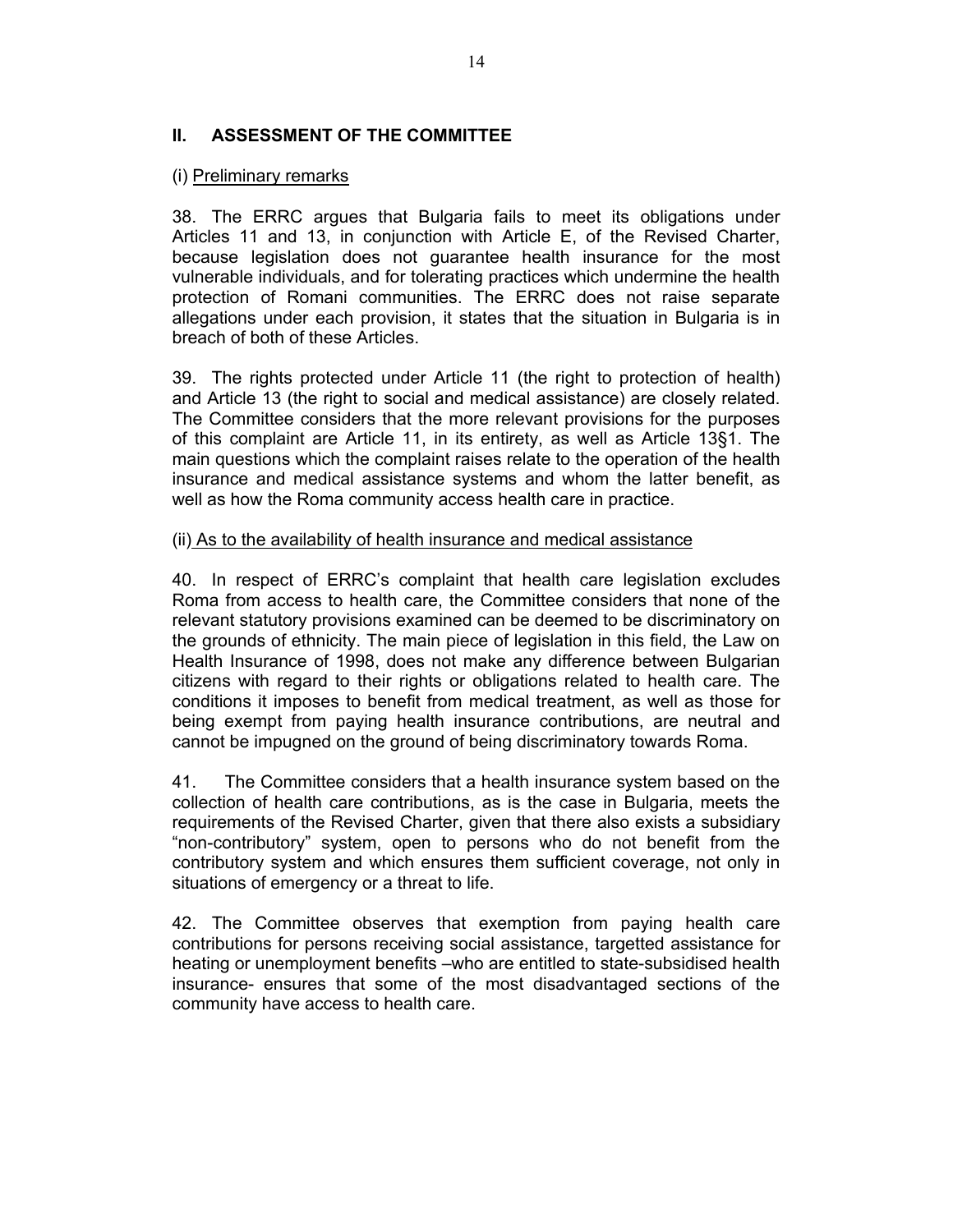43. However, as regards the situation of persons who do not qualify for social assistance or who have temporarily lost the right to social assistance, the Committee notes that such persons are left without health coverage during the period that social assistance is interrupted, given that the Health Insurance Act links eligibility for "non-contributory" state health coverage to being a recipient of social assistance benefits. The main question is to assess what medical services are available to persons who have lost social insurance and who require medical care. The Committee notes that the Health Act ensures that certain types of medical services are available to all citizens outside the scope of mandatory health insurance, but these are mainly confined to emergency medical care and obstretical care for women (see § 15). Therefore, a person without resources requiring treatment for a sickness not necessarily emergency care- would not be able to avail himself from this piece of legislation for obtaining the necessary care.

44. The Committee also takes note of Decree No. 17 of 31 January 2007, which establishes a mechanism for the payment of the costs of hospital treatment for persons without resources (see § 17). It finds that such a decree is a step towards improving the health of poor or socially vulnerable persons, but that it also has a number of shortcomings: firstly, as the decree only covers a 1-year period, it does not provide a long-term solution to the problem. Moreover, the scope of the decree is limited to covering expenses for hospital treatment, but does not include primary or specialised outpatient medical care, which a person without resources might require. Therefore, bearing in mind that Article 13§1 of the Revised Charter provides that persons without adequate resources, in the event of sickness, should be granted financial assistance for the purpose of obtaining medical care or provided with such care free of charge, the Committee considers that the measures adopted by the Government do not sufficiently ensure health care for poor or socially vulnerable persons who become sick, thus amounting to a breach of this provision.

### (iii) As to the access of Roma to health care services

45. The Committee recalls that Article 11 of the Charter imposes a range of positive obligations to ensure an effective exercise of the right to health, and the Committee assesses compliance with this provision paying particular attention to the situation of disadvantaged and vulnerable groups (Conclusions XVII-2 – General Introduction).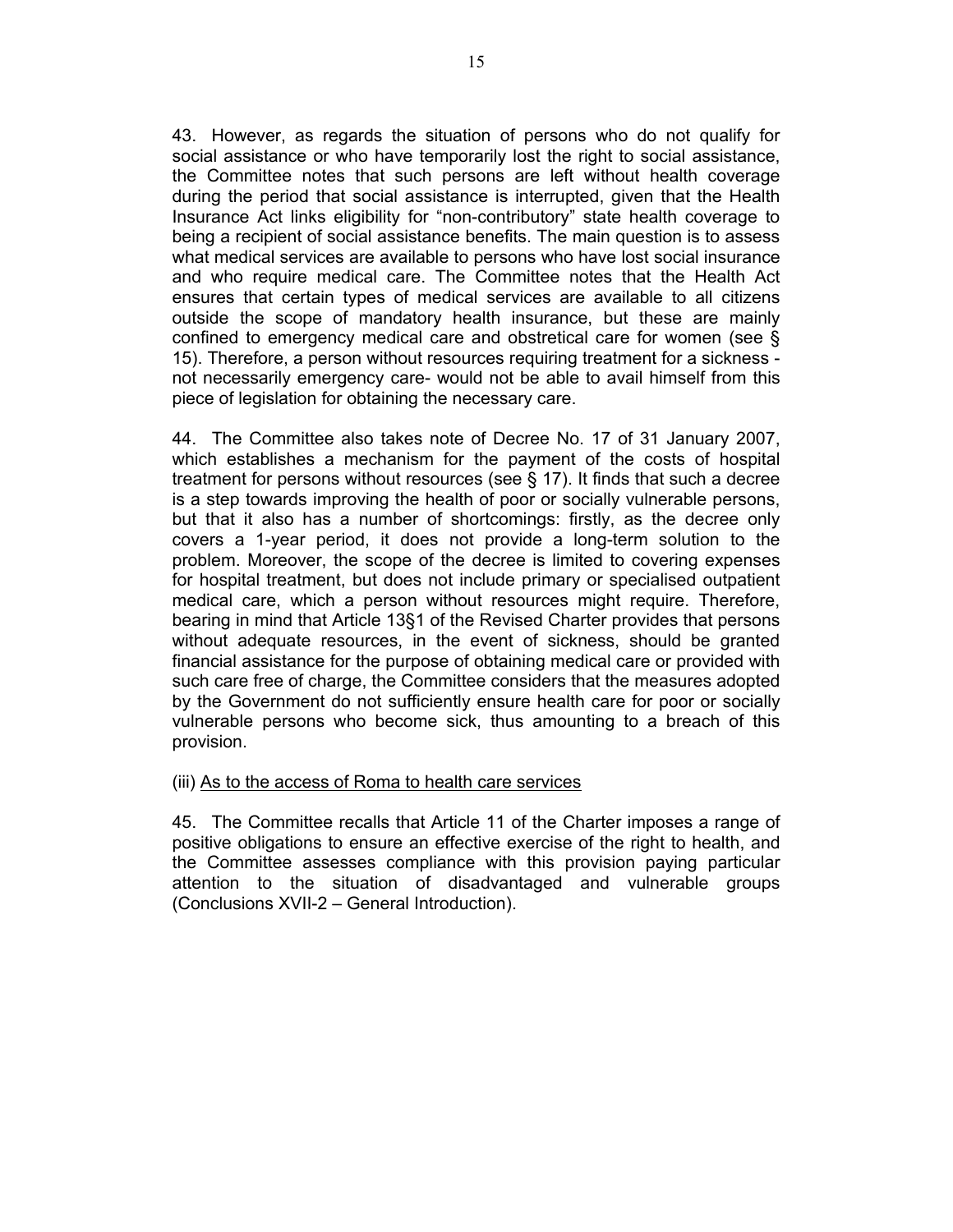46. The ERRC statement that Roma communities are faced with disproportionate health risks is confirmed by a number of other sources of information:

- The European Commission against Racism and Intolerance, in its third report on Bulgaria (2003), stated, *inter alia*, that people living in Roma districts had no access to basic public services, including health care or sanitation. The inhabitants of these areas were often in a deplorable state of health and could not afford medical treatment, as there were no facilities on the spot and, in any case, medical care was too expensive for them.
- The Opinion on Bulgaria prepared by the Advisory Committee on the Framework Convention for the Protection of National Minorities in 2004, expressed concern on the alarming health situation of Roma, who mostly lived in ghettos on the outskirts of localities, often without suitable access to basic amenities, such as water and electricity supply.
- Likewise, the Commissioner of Human Rights, in its follow up report on Bulgaria (2001-2005), stated, *inter alia*, that the main problem of the Roma community was the "ghettoisation" of some Roma districts, where the inhabitants frequently lacked even basic essentials, such as drinking water or electricity. The report also stated that Roma continued to suffer discrimination in certain areas, including health.

47. The Committee considers there is sufficient evidence which shows that Roma communities do not live in healthy environments. This situation can in part be attributed to the failure of prevention policies by the State, for instance the lack of protective measures to guarantee clean water in Romani neighbourhoods, as well as the inadequacy of measures to ensure public health standards in housing in such neighbourhoods (see European Roma Rights Centre v. Bulgaria, Complaint No. 31/2005, decision on the merits of 18 October 2006).

48. In connection with the measures taken by the authorities as regards health education, health counselling and screening for the Roma population, the Committee notes that some programmes recently put in place –such as the establishment of health mediators- may have a positive impact on improving Roma access to health care. However, it considers that there has been a lack of systematic, long-term government measures to promote health awarenes.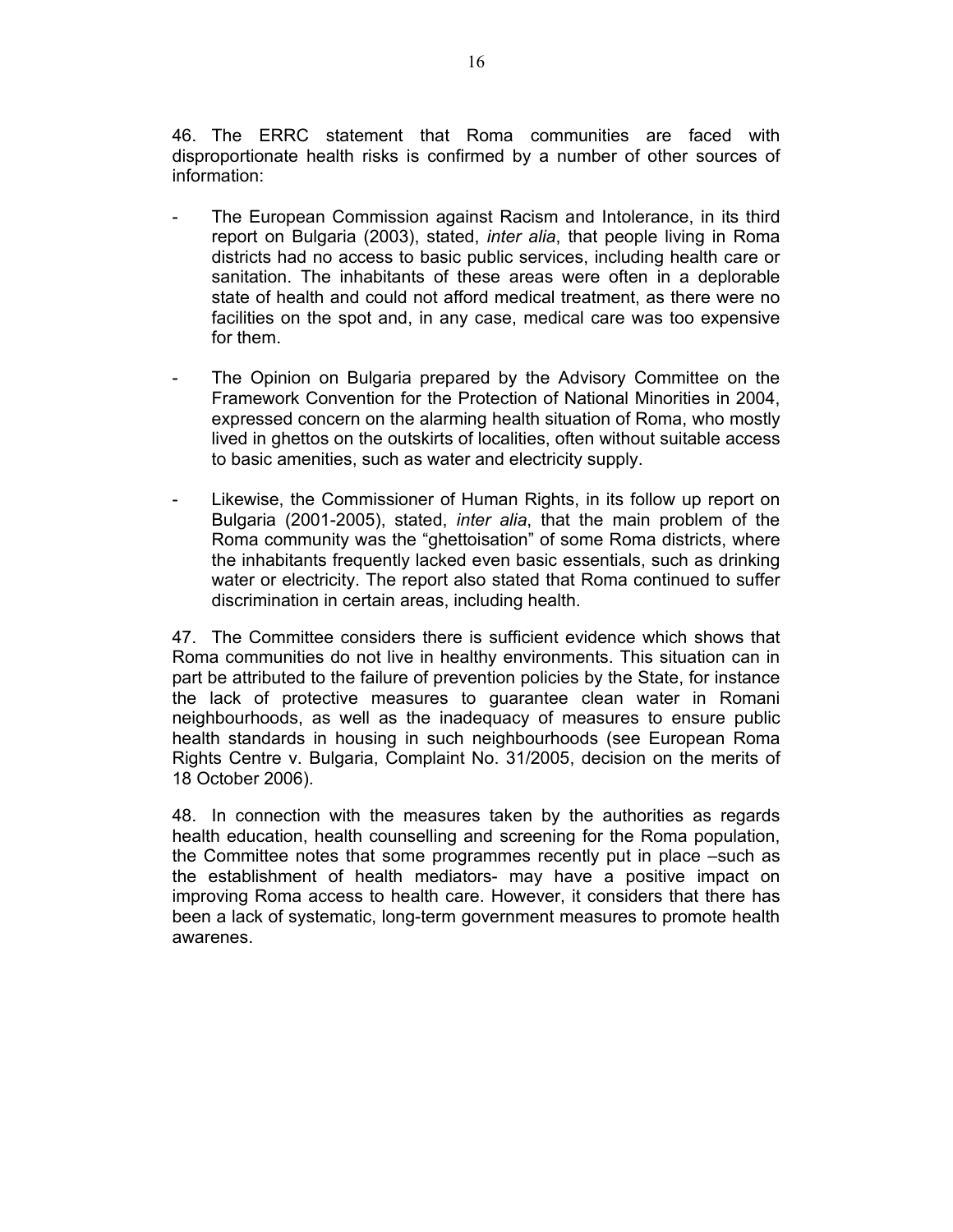49. The Committee also notes from various studies referred to by the ERRC in the complaint that the health status of Roma is inferior to that of the general population. The Government acknowledges in its submissions that the health condition of Roma is poor, and refers to the adoption of a "Health Strategy Concerning People in Disadvantaged Position Belonging to Ethnic Minorities" with a view to improving their health condition. The Committee nevetheless considers that the State has failed to meet its positive obligations to ensure that Roma enjoy an adequate access to health care, in particular by failing to take reasonable steps to address the specific problems faced by Roma communities stemming from their often unhealthy living conditions and difficult access to health services.

50. As regards the examples provided by the complainant of discriminatory practices against Roma in the provision of medical services, namely the refusal to send emergency aid ambulances to Romani districts, the segregation of Romani women in maternity wards or the use of racially offensive language by doctors, the Committee considers that these significant cases cannot be relied on to conclude that there are systematic discrimination practices against Roma in the health care system. However, it finds that these specific cases taken together with all other evidence submitted by the complainant serve to reinforce the Committee's overall conclusion that Roma in Bulgaria do not benefit from appropriate responses to their general and specific health care needs.

51. The Committee therefore holds that the failure of the authorities to take appropriate measures to address the exclusion, marginalisation and environmental hazards which Romani communities are exposed to in Bulgaria, as well as the problems encountered by many Roma in accessing health care services, constitute a breach of Article 11§§ 1, 2 and 3 of the Revised Charter in conjunction with Article E.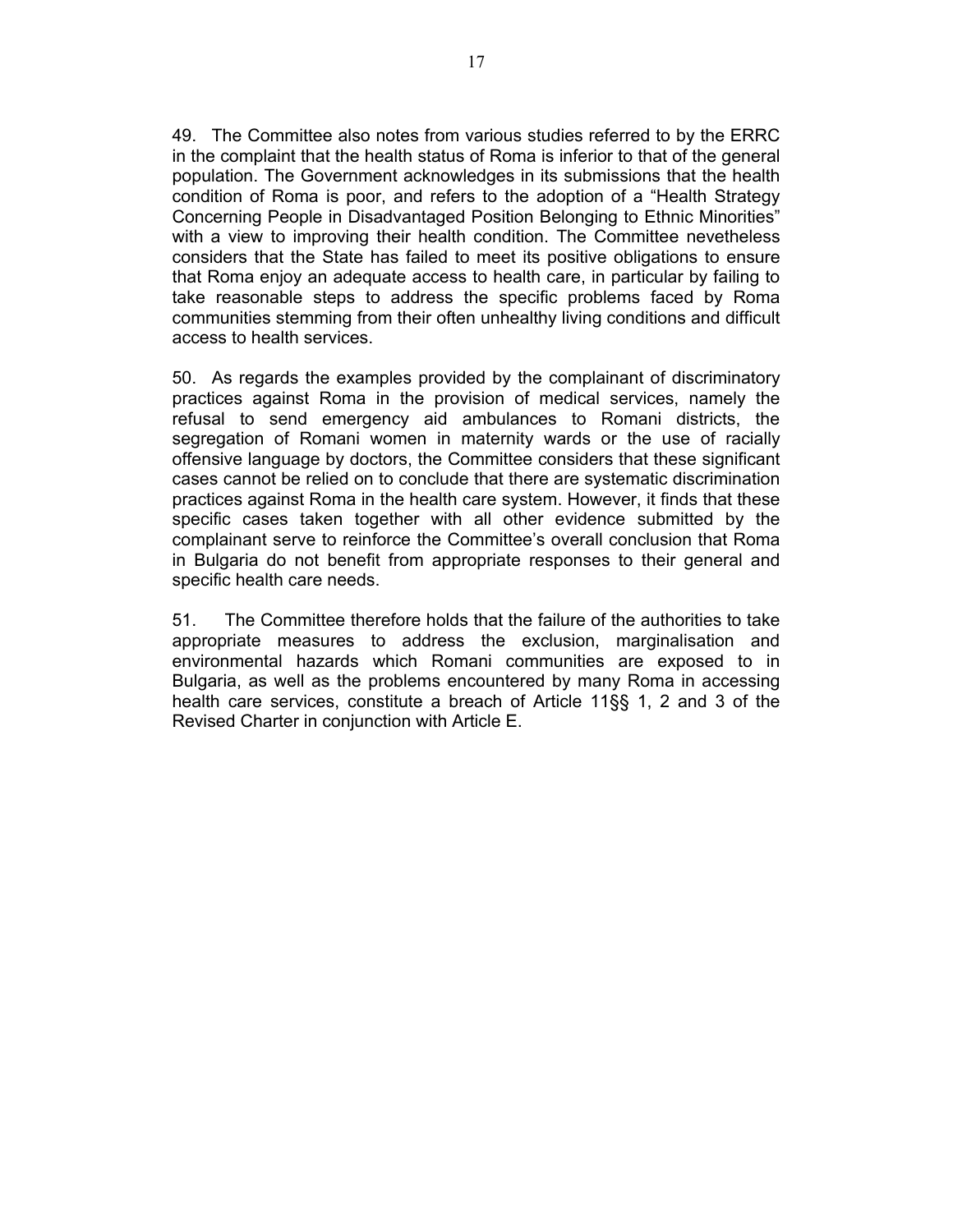#### **CONCLUSION**

For these reasons, the Committee concludes by 13 votes to 1 that the situation in Bulgaria constitutes a violation of Article 11§§ 1, 2 and 3 in conjunction with Article E and of Article 13§1 of the Revised Charter.

In accordance with Rule 30 of the Committee's Rules of Procedure, a dissenting opinion of Ms Annalisa Ciampi is appended to this decision.

Birgitta NYSTRÖM Rapporteur

Polonca KONČAR Président

M Brut

Régis BRILLAT Secrétaire exécutif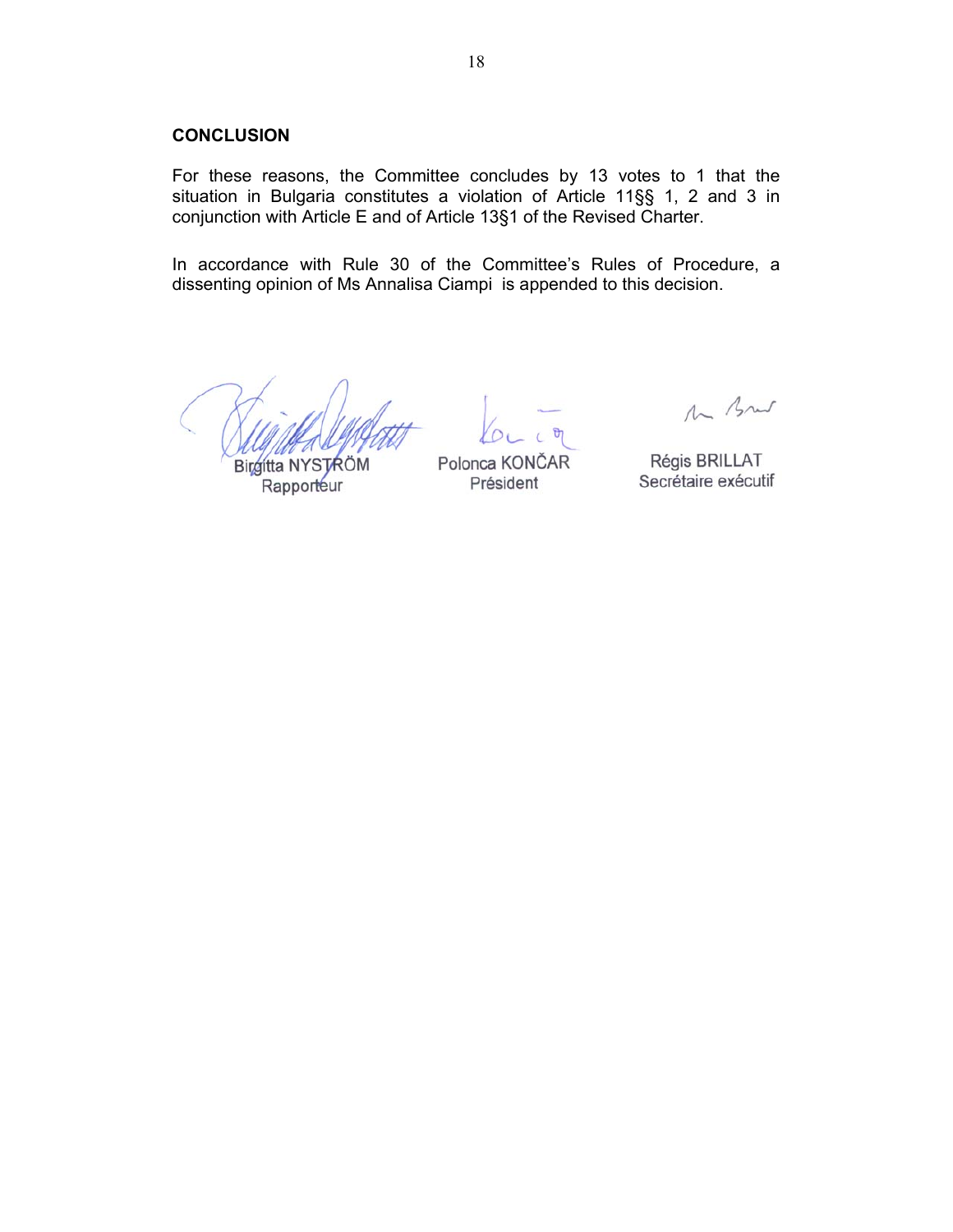## Dissenting Opinion of Ms Annalisa Ciampi

1. I am unable to join the majority's finding that the situation in Bulgaria constitutes a violation of Article 13§1 of the Revised Charter. The majority considered that "the measures adopted by the Government do not sufficiently ensure health care for poor or socially vulnerable persons who become sick, thus amounting to a breach of this provision" (para. 44, *in fine*). This conclusion does not seem to me to be supported by the reasoning of the decision nor consistent with the requirements of Art. 13§1 of the Revised Charter.

2. Para. 41 of the decision states that "a health insurance system based on the collection of health care contributions, as is the case in Bulgaria, meets the requirements of the Revised Charter, given that there also exists a subsidiary 'non-contributory' system, open to persons who do not benefit from the contributory system and which ensures them sufficient coverage, not only in situations of emergency or a threat to life." Contrary to the majority's finding, I submit that the situation in Bulgaria meets these requirements.

3. First of all, the Committee gives no weight whatsoever to the circumstance – which is acknowledged by the complainant organization itself – that many Roma cannot exercise the right to state-subsidised health insurance because they are long-term unemployed who are frequently not registered or have dropped out of the registers of unemployed persons, while others who are entitled to social assistance, and therefore also to health insurance, have failed to submit applications requesting health insurance and have therefore also been excluded from health insurance (see para. 22; the emphasis is mine). Art. 13§1 requires a State Party to secure adequate assistance to those who, being without adequate resources, are "unable to secure such resources […] in particular by benefits under a social security scheme". It does not cover persons who are "unwilling" to receive social assistance and for this reason alone are also being excluded from the right to health insurance coverage.

4. As to medical services available to persons who do not qualify for "noncontributory" State health coverage, the majority found that the measures adopted by the Government of Bulgaria have improved, but are not sufficient to effectively guarantee, health care for poor or socially vulnerable persons. The first ground on which this conclusion is based is the temporal scope of application of Decree No. 17 of 31 January 2007. The decision considers that, as the Decree only covers costs incurred in the period 2007-2008, it does not provide a long-term solution to the problem. The majority has thus found a violation of Art. 13§1 of the Revised Charter in relation to a situation which has not yet materialized. With Decree No. 17 still in force at the time of the decision, the Committee cannot exclude that the regime provided thereunder will be extended beyond its original 1-year period. Moreover – and irrespective of future legal developments – it is not within the competence of the Committee to ascertain a State Party's perspective situations of nonconformity. The majority identified another "shortcoming" of Bulgarian legislation in the allegedly limited material scope of the Decree, which only